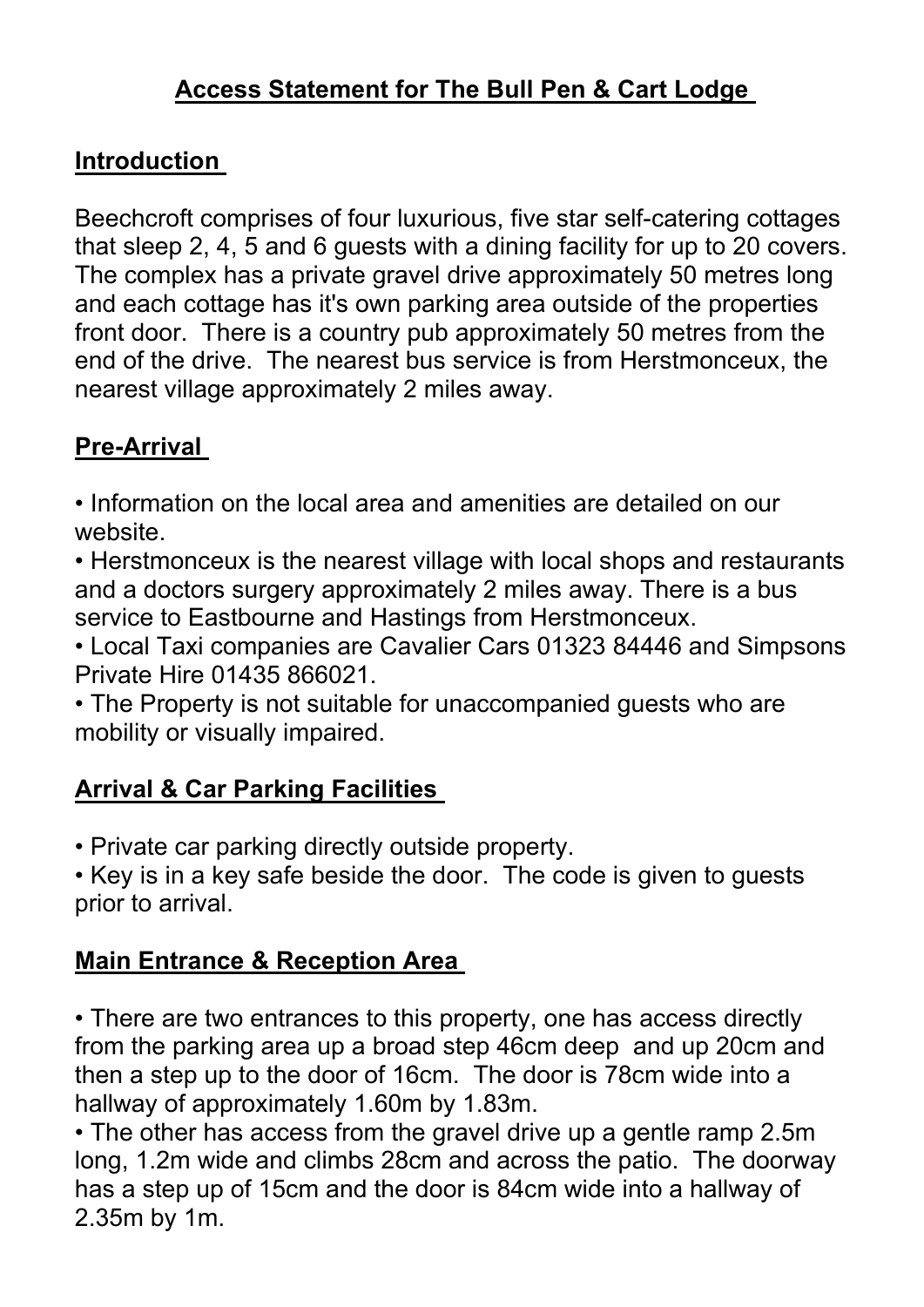## **Public Areas - Hall, Stairs, Landing, Corridors etc**

• The entrance from the driveway goes into a hallway of approximately 1.60m by 1.83m.

- The entrance from the patio goes into a hallway of 2.35m by 1m.
- The property is single storey on two levels separated by a step of 14cm.
- The floor is ceramic tiled.

## **Public Areas - Sitting room, lounges, lobbies etc**

- The Living/Dining area has the capacity to seat 20 covers.
- It has 2 large french doors that open out onto the gravel drive each opening to 1.15cm wide down a 15cm step.
- The floor is ceramic tiled in the dining area with carpet in the lounge area and the bedroom.
- Access into the living area is down a 13cm step from the hallway.
- Access into the kitchen is up a 13cm step from the hallway.

## **Outdoor Facilities**

• The property has it's own patio area with outside seating for 4.

#### **Bedrooms & Sleeping Areas**

• The bedroom door is 27.5cm wide, the minimum space around the king size bed is 64cm on one side. The bed is 50cm high. There is access to the patio through a 1.27m wide french door down a 20cm step. The floor is carpeted.

#### **Bathroom, Shower-room & WC [Ensuite or Shared]**

• The toilet has a door 53 cm wide with access between the wall and the sink measuring 18.5cm. The basin is 79cm high and the toilet is 16.5cm high and 54cm away from the door.

• The separate shower room has a door 61.5cm wide with access 64cm wide. The shower door opens to 45cm and the tray is 76cm x 76cm. The basin is 85cm high.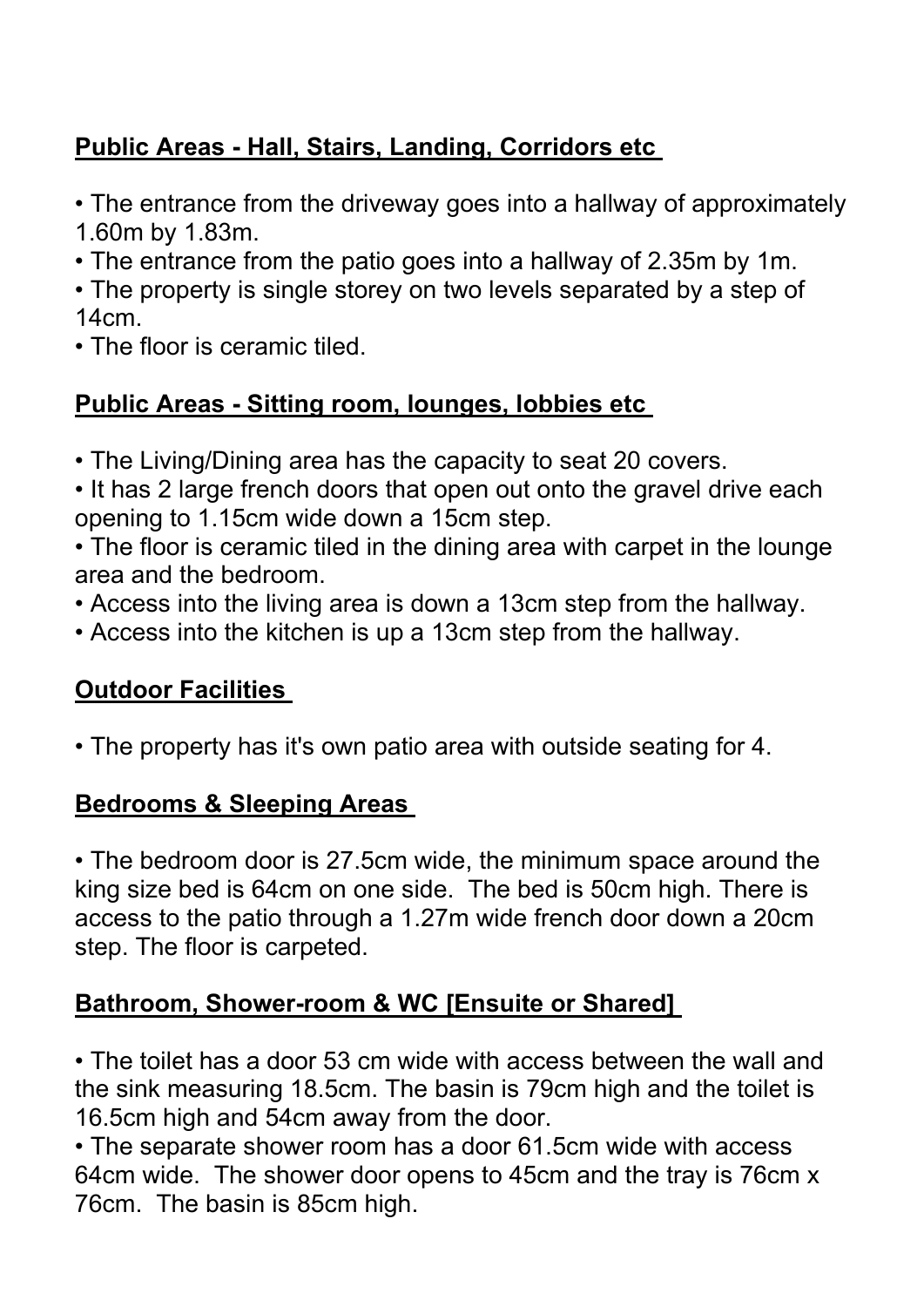### **Self-Catering Kitchen**

• The kitchen is equipped with a kettle, toaster, microwave, electric oven, and hob. There is a dishwasher, fridge with freezer compartment within the kitchen for guests use.

• The kitchen surfaces are 90cm high.

#### **Additional Information**

- Smoke alarms
- No Smoking
- No Dogs

• No Children under the age of 5. Babies up to the age of 1 year are welcome with their own moses basket, no cot or high chair is provided.

• Fridge provided in the kitchen.

#### **Contact Telephone and Email Address**

Address: Beechcroft Farm **Cowbeech**  Hailsham East Sussex BN27 4JG

Telephone: 07831 443309

Email: enquiries@beechcroft.org

Website: www.beechcroft.org

Hours of operation: Open all year.

Emergency number: 07831 443309

Local accessible taxi numbers: Local Taxi companies are Cavalier Cars 01323 84446 and Simpsons Private Hire 01435 866021.